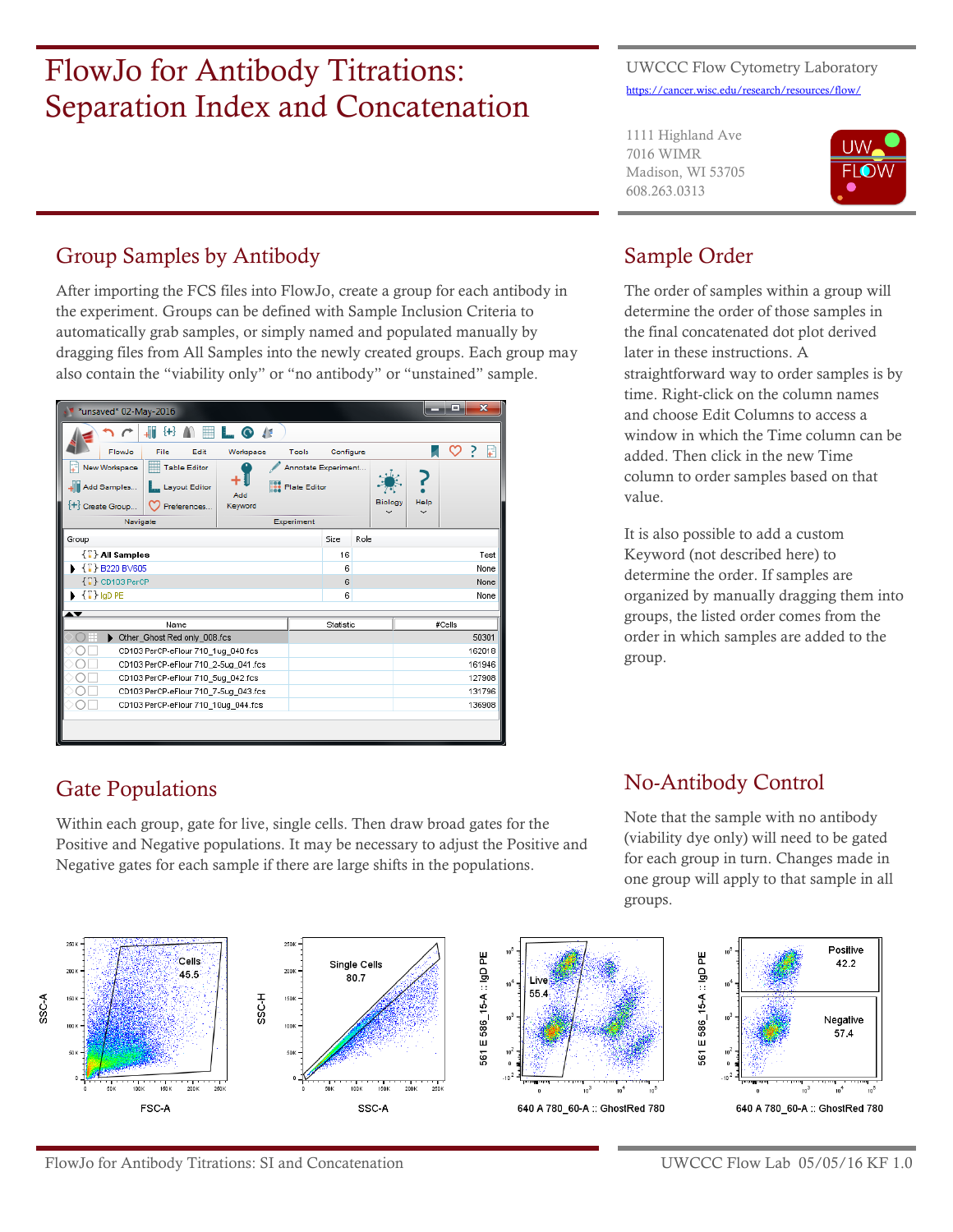### Calculating Separation Index in a Table

The Separation Index (SI), defined by the equation below, is a metric for evaluating the results of the staining. Each term in the equation refers to a statistic derived from the fluorescence intensity of the antibody staining. The higher the Separation Index value, the better the separation between positive and negative populations.

> $Separation Index = \frac{MedianPositive-MedianNegative}{(0.406 \text{ N} - 0.406 \text{ N} - 0.406 \text{ N} - 0.406 \text{ N} - 0.406 \text{ N} - 0.406 \text{ N} - 0.406 \text{ N} - 0.406 \text{ N} - 0.406 \text{ N} - 0.406 \text{ N} - 0.406 \text{ N} - 0.406 \text{ N} - 0.406 \text{ N} - 0.406 \text{ N} - 0.406 \text{ N} - 0.406 \text{ N} - 0.406 \text{ N} - 0.$  $(84% Negative - Median Negative)/0.995$

Start by adding the necessary statistics to the table:

- 1. Click **Table Editor** in the FlowJo ribbon to open the FlowJo Tables window
- 2. Double-click on the name of the table and change it to indicate the antibody in question
- 3. In the Edit ribbon, click **Add Column** to open the Column Information window
- 4. Name the column "Median Positive"
- 5. Choose Median from the list of available statistics
- 6. **Sample** can be any of the tubes from the current group (antibody) being analyzed
- 7. **Population** is the gate from which to calculate the statistic (e.g. Positive)
- 8. **Parameter** is the channel in which the antibody signal was collected
- 9. Repeat and adapt steps 3-8 to create "Median Negative" and "84<sup>th</sup> Percentile Negative" columns

| <b>Column Information</b>                                                                                                                                                                                |   |                                                                                                                      |                                                                      | $\mathbf{x}$ |
|----------------------------------------------------------------------------------------------------------------------------------------------------------------------------------------------------------|---|----------------------------------------------------------------------------------------------------------------------|----------------------------------------------------------------------|--------------|
| Column heading: Median Positive<br>Define as a control V Show Values<br>Statistic  <br>Keyword Formula                                                                                                   |   |                                                                                                                      |                                                                      |              |
| Median<br>Mean<br>Geometric Mean<br>Robust CV<br>Robust SD<br>lcv<br><b>SD</b><br>Percentile<br>Median Abs Dev<br>Freq. of Parent<br>Freq. of Grandparent<br>Freq. of<br>Freq. of Total<br>Count<br>Mode | Ξ | Sample:<br>Population:<br>Parameter:<br>Percentile:<br>$\frac{1}{60}$ <ancestor> <math>\rightarrow</math></ancestor> | IgD PE_1ug_045.fcs<br>eco Positive<br>561 E 586_15-A :: IgD PE<br>90 |              |
| Learn more                                                                                                                                                                                               |   |                                                                                                                      | <b>OK</b><br>Cancel                                                  |              |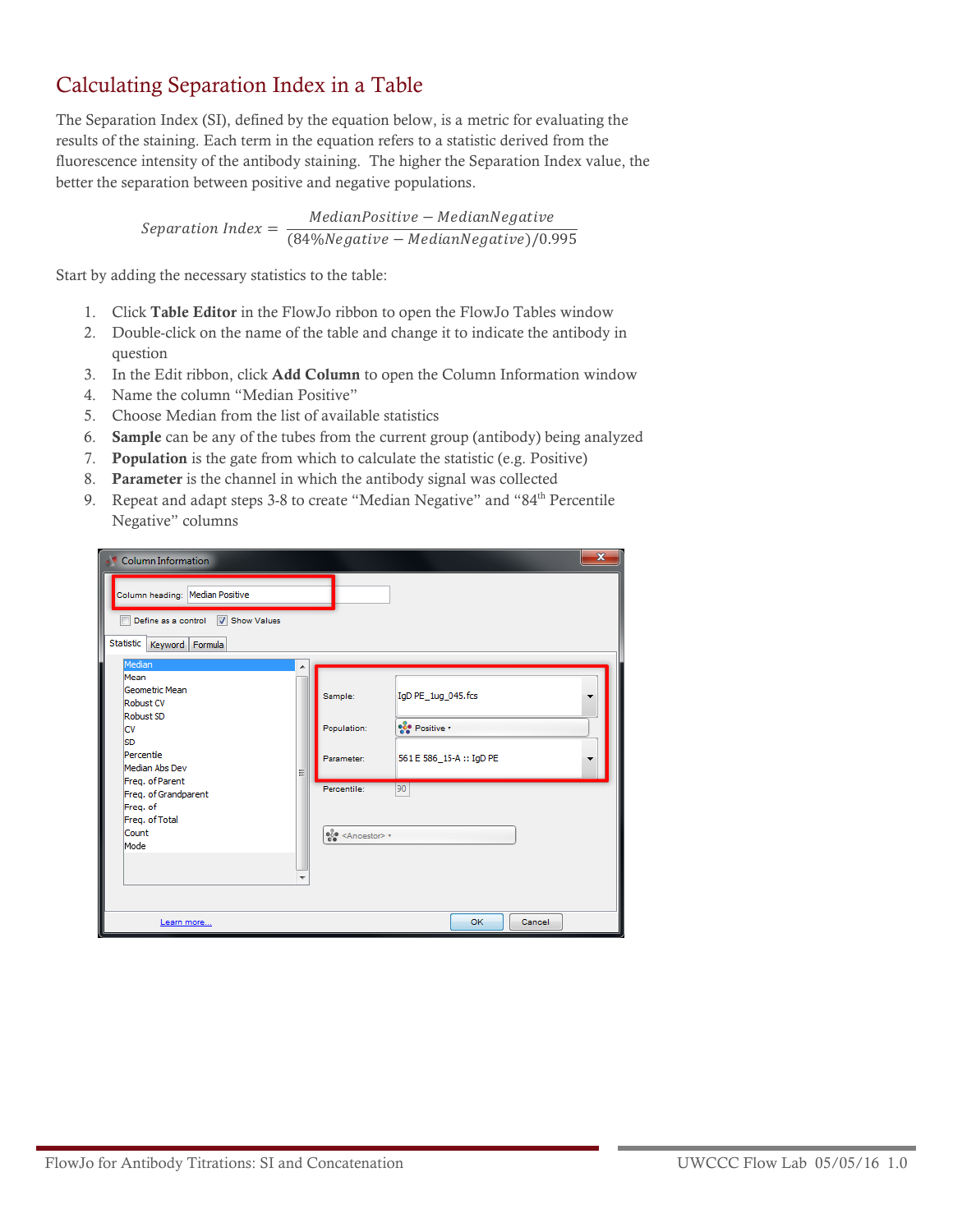Make a fourth column to calculate the Separation Index. When entering the formula, make sure to use the menus to insert terms and functions; use the keyboard only to type parentheses and constants.

- 10. In the Edit ribbon, click **Add Column** to open the Column Information window
- 11. Name the column "SI"
- 12. Click the **Formula** tab
- 13. Click in the text box to begin creating the formula
- 14. Type "("
- 15. From the **Insert Reference** drop-down, choose Median Positive
- 16. Click the **–** button (subtraction)
- 17. From the **Insert Reference** drop-down, choose Median Negative
- 18. Click at the end of the formula and type ")"
- 19. Click the  $\div$  button (division)
- 20. Click at the end of the formula and type "(("
- 21. From the **Insert Reference** drop-down, choose 84<sup>th</sup> Percentile Negative
- 22. Click the button (subtraction)
- 23. From the **Insert Reference** drop-down, choose Median Negative
- 24. Click at the end of the formula and type ")"
- 25. Click the  $\div$  button (division)
- 26. Click at the end of the formula and type "0.995)"
- 27. Click **OK**

| <b>Column Information</b>                                                                                                                                                                                                                                                         | $\mathbf x$ |
|-----------------------------------------------------------------------------------------------------------------------------------------------------------------------------------------------------------------------------------------------------------------------------------|-------------|
| Column heading: SI                                                                                                                                                                                                                                                                |             |
| Define as a control V Show Values                                                                                                                                                                                                                                                 |             |
| Statistic   Keyword   Formula                                                                                                                                                                                                                                                     |             |
| ( <cell column="Median Positive" relativerow="0"></cell> - <cell<br>column="Median Negative" relativeRow="0" /&gt;) / (<cell column="84th&lt;br&gt;Percentile Negative" relativerow="0"></cell>-<cell column="Median&lt;br&gt;Negative" relativerow="0"></cell>)/0.995)</cell<br> |             |
| Insert Reference: v<br>$+$ - $\times$ +<br>Functions<br>Help<br><b>Insert Function:</b><br>▼                                                                                                                                                                                      |             |
| OK<br>Cancel<br>Learn more                                                                                                                                                                                                                                                        |             |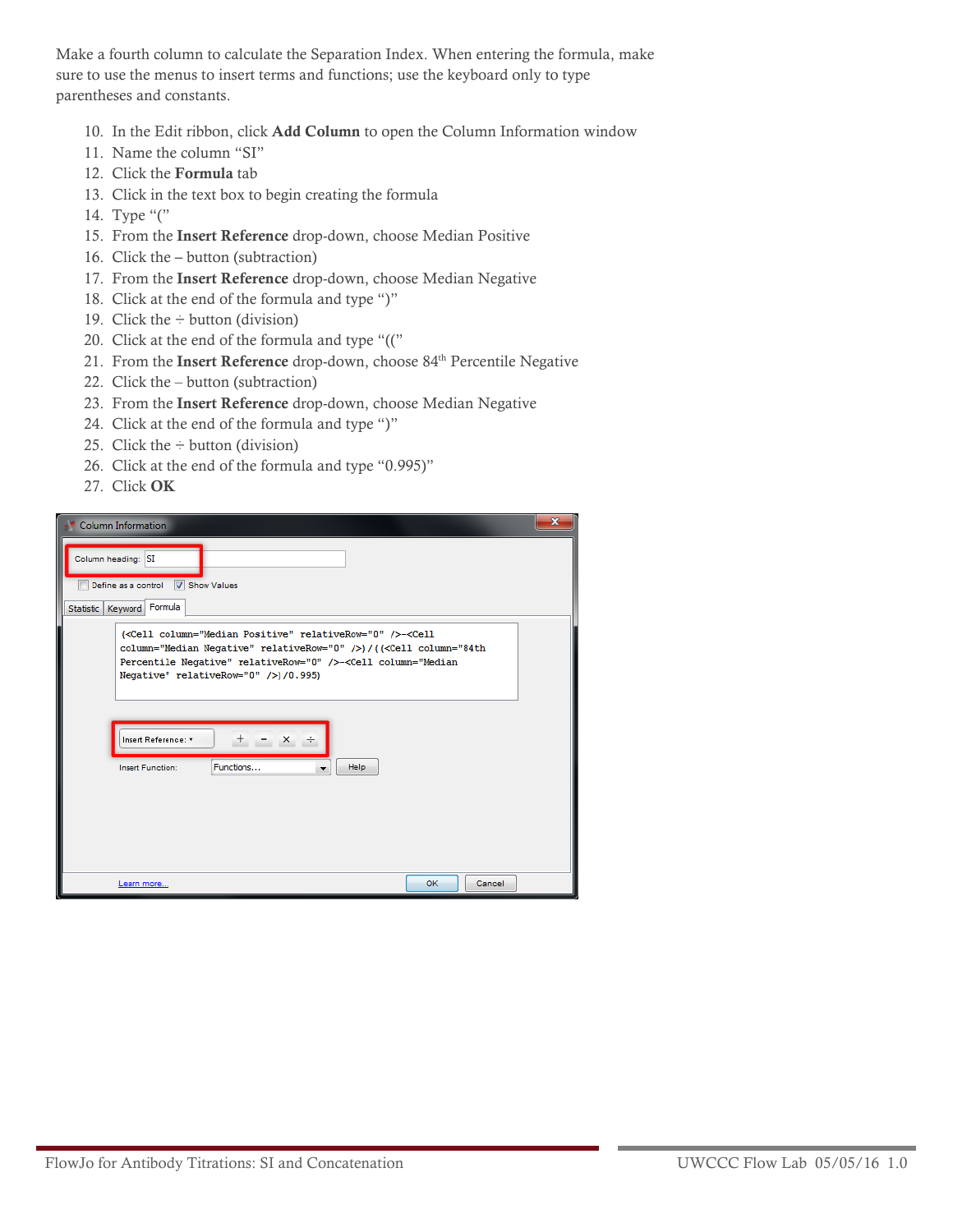28. In the FlowJo Tables window, in the Iteration section, set the **Group** to match the antibody in question and set **Iterate by** to Sample; note that the appearance of the Iteration section changes based on the size of the window

|                                               | ×<br>H E<br>-<br>FlowJo Tables: 02-May-2016   |            |                        |                |             |                                             |  |  |  |
|-----------------------------------------------|-----------------------------------------------|------------|------------------------|----------------|-------------|---------------------------------------------|--|--|--|
|                                               | O<br><b>Table Editor</b><br>Edit<br>Visualize |            |                        |                |             |                                             |  |  |  |
| I i IgD PE                                    |                                               |            | IgD PE +<br>Group      |                | $\rm \odot$ | Display *                                   |  |  |  |
|                                               |                                               |            | Sample *<br>Iterate by |                | Create      | Text                                        |  |  |  |
|                                               |                                               |            |                        |                | Table       | 'Fl<br>fox\Documents\IgD PE<br>Destination: |  |  |  |
| <b>Tables</b>                                 |                                               |            | <b>Iteration</b>       |                | Output      |                                             |  |  |  |
| Column                                        | Population                                    | Statistic  |                        | Parameter      | Name        |                                             |  |  |  |
| 1 Σ<br>Cells/Single Cells/Live/Positive       |                                               | Median     |                        | 561 E 586_15-A |             | <b>Median Positive</b>                      |  |  |  |
| $2\Sigma$<br>Cells/Single Cells/Live/Negative |                                               | Median     |                        | 561 E 586_15-A |             | Median Negative                             |  |  |  |
| зΣ                                            | Cells/Single Cells/Live/Negative              | Percentile |                        | 561 E 586_15-A |             | 84th Percentile Negative                    |  |  |  |
| $4f_{\times}$                                 | Formula                                       |            |                        |                |             | sı                                          |  |  |  |
|                                               |                                               |            |                        |                |             |                                             |  |  |  |

The final table definition should look like the example above, and clicking **Create Table** will generate a table like the one below.

| Table - IgD PE                         |                 |                 | ١m                          | x    |
|----------------------------------------|-----------------|-----------------|-----------------------------|------|
| File Edit Help                         |                 |                 |                             |      |
| Ancestry<br>Subset<br>Statistic<br>For | Median Positive | Median Negative | 84th Percentile<br>Negative | SI   |
| Other Ghost Red only 008.fcs           | n/a             | 93.0            | 150                         |      |
| $I/D$ PE $I$ ug 045.fcs                | 35647           | 432             | 770                         | 104  |
| $I/D$ PE 2-5 $u$ g 046.fcs             | 38877           | 475             | 790                         | 121  |
| $I/D$ PE $5uq$ 047.fcs                 | 40150           | 741             | 1260                        | 75.6 |
| $IgD$ PE 7-5 $uq$ 048.fcs              | 40150           | 845             | 1367                        | 74.9 |
| $I/D$ PE $10u$ g 049.fcs               | 41567           | 1214            | 1921                        | 56.8 |
| concat $1$ IgD PE.fcs                  | 39167           | 576             | 1217                        | 59.9 |

The table can be generated for display in FlowJo (as above), sent to the current FlowJo Layout, exported as a File, etc., depending on the selections made in the Output section of the FlowJo Tables window.

|                                                       | ×<br>E<br>-<br>FlowJo Tables: 02-May-2016 |        |                                             |  |                                             |                                                                 |                          |  |  |
|-------------------------------------------------------|-------------------------------------------|--------|---------------------------------------------|--|---------------------------------------------|-----------------------------------------------------------------|--------------------------|--|--|
| <b>Table Editor</b>                                   | Visualize<br>Edit                         |        |                                             |  |                                             |                                                                 |                          |  |  |
| $+$ $\blacksquare$ $\blacksquare$ $\blacksquare$<br>- |                                           |        | IgD PE +<br>Group<br>Sample v<br>Iterate by |  | $\left( \bullet \right)$<br>Create<br>Table | Display *<br>Text<br>T.<br>fox\Documents\IgD PE<br>Destination: |                          |  |  |
|                                                       | <b>Tables</b>                             |        |                                             |  | <b>Iteration</b>                            | Output                                                          |                          |  |  |
| Column                                                | Population<br>Statistic                   |        |                                             |  | Parameter                                   |                                                                 | Name                     |  |  |
| $1 \sum$<br>Cells/Single Cells/Live/Positive          |                                           | Median |                                             |  | 561 E 586_15-A                              |                                                                 | <b>Median Positive</b>   |  |  |
| $2\Sigma$<br>Cells/Single Cells/Live/Negative         |                                           |        | Median                                      |  | 561 E 586_15-A                              |                                                                 | <b>Median Negative</b>   |  |  |
| $3 \sum$<br>Cells/Single Cells/Live/Negative          |                                           |        | Percentile                                  |  | 561 E 586_15-A                              |                                                                 | 84th Percentile Negative |  |  |
| $4f_{\times}$<br>Formula                              |                                           |        |                                             |  |                                             |                                                                 | sı                       |  |  |
|                                                       |                                           |        |                                             |  |                                             |                                                                 |                          |  |  |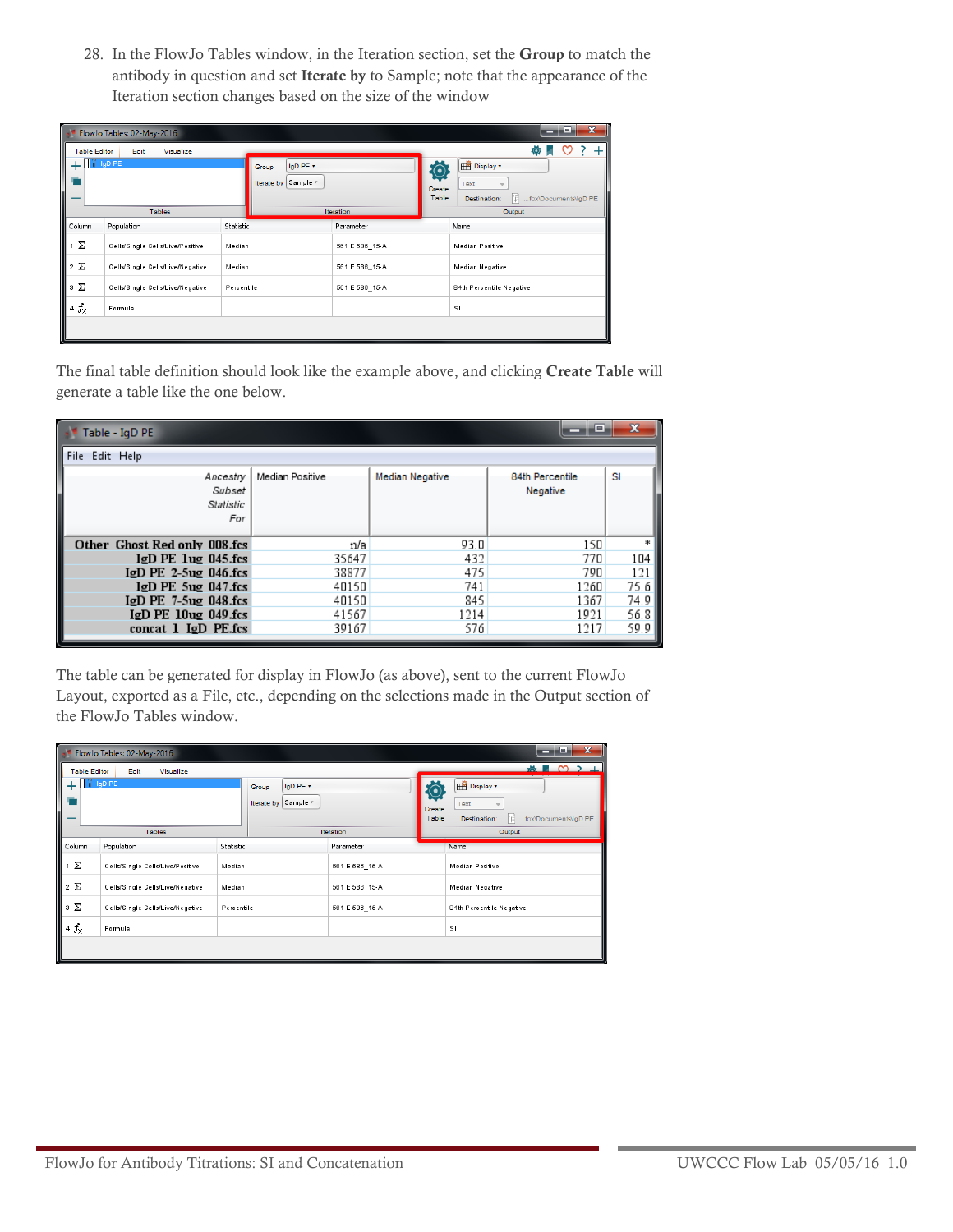## Concatenating Populations for Visualization

Combining all the live, single cells from each tube of the titration can help with visualizing the data.

- 1. In the list of samples for the current antibody group, click to select the gating level for live, single cells from one sample
- 2. In the Edit ribbon, click the **Select Equivalent Nodes** button to select the same gating level for all samples in the group
- 3. In the File ribbon, click **Export/Concatenate** and Choose Export/Concatenate Populations